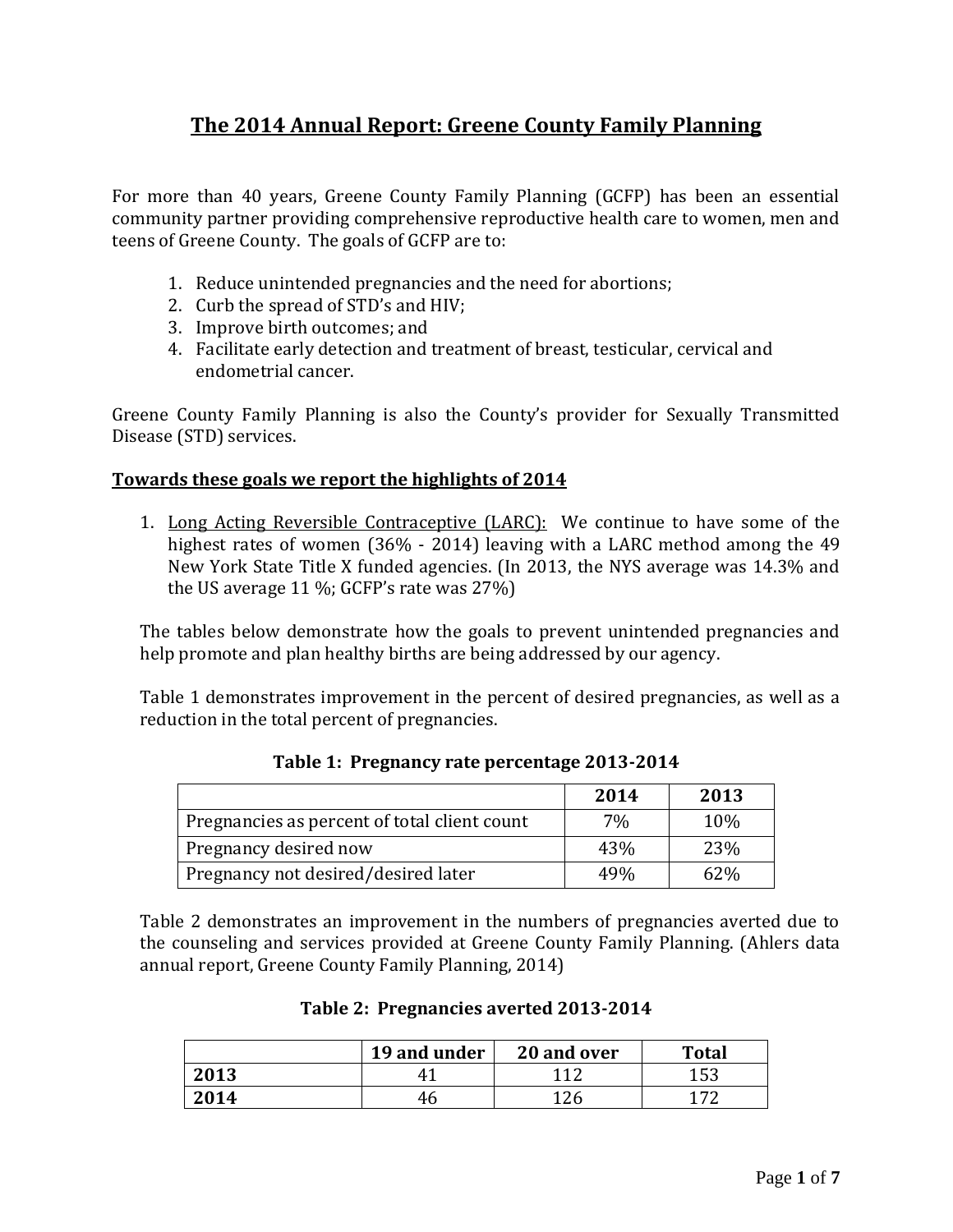- 2. Plan  $C$ : We have received NYS recognition for the success of our "Plan  $C$ " campaign. In 2014 as a result of our participation with the National Family Planning and Reproductive Health Association (NFPRHA), GCFP received a grant to implement the use of a copper intrauterine device (IUD) for emergency contraception. We geared our efforts towards educating patients about this most effective method of Emergency Contraception (EC) and took steps to implement same day access for our patients.
	- a. Any female patient seeking Plan B (the morning after pill) meets briefly with the Public Health Nurse (PHN). The PHN will review their contraceptive method, teach them about the difference in effectiveness of Plan B versus Plan C (copper IUD), and discuss the benefits to using a 10-year form of contraception. If they meet criteria guidelines, female patients who choose Plan C are given an immediate appointment with one of the Nurse Practitioners (NP) for the insertion.
	- b. During the six month grant period, 29% of women chose Plan C versus Plan B. This resulted in our clinic being ranked the highest of the five agencies in the United States who received the NFPRHA grant.
	- c. Our statistics show that 65% of women continue to use their IUD one year later.
	- d. The Deputy Director was asked to be a guest faculty presenter outlining our findings and procedures to other family planning providers. The goal was to encourage, educate, and, hopefully, implement these EC techniques to increase use within other practices.
- 3. Meaningful Use: We earned \$25,000 in meaningful use incentive funds for 2013 by meeting the stage one, year one measures specified. This was used to pay for capital improvements which included: structurally updating and enlarging our dirty utility room, acquiring space for a complete pharmacy with generator and alarm back up for the vaccine refrigerator, developing a designated nurse's exam room and adding one additional exam/treatment room. The incentive money was also used to upgrade 5 outdated tablet computers essential for our clinicians to document patient Electronic Medical Records (EMR) and upgrade all desktop computers from Windows XP to Windows 7, which was mandatory for compatibility with our EMR software and security.
- 4. Albany College of Pharmacy and Health Sciences (ACPHS): For the first time ever, Family Planning hosted four ACPHS students for one week clinical rotations. The students were highly motivated, educated, and interested in the workings of a family planning clinic. In addition to working directly with patients, counseling on education side effects, smoking cessation counseling and writing SOAP (subjective, objective, assessment, plan) notes, they prepared presentations for staffs of Public Health, Family Planning and the Dept. of Human Services on medication related topics.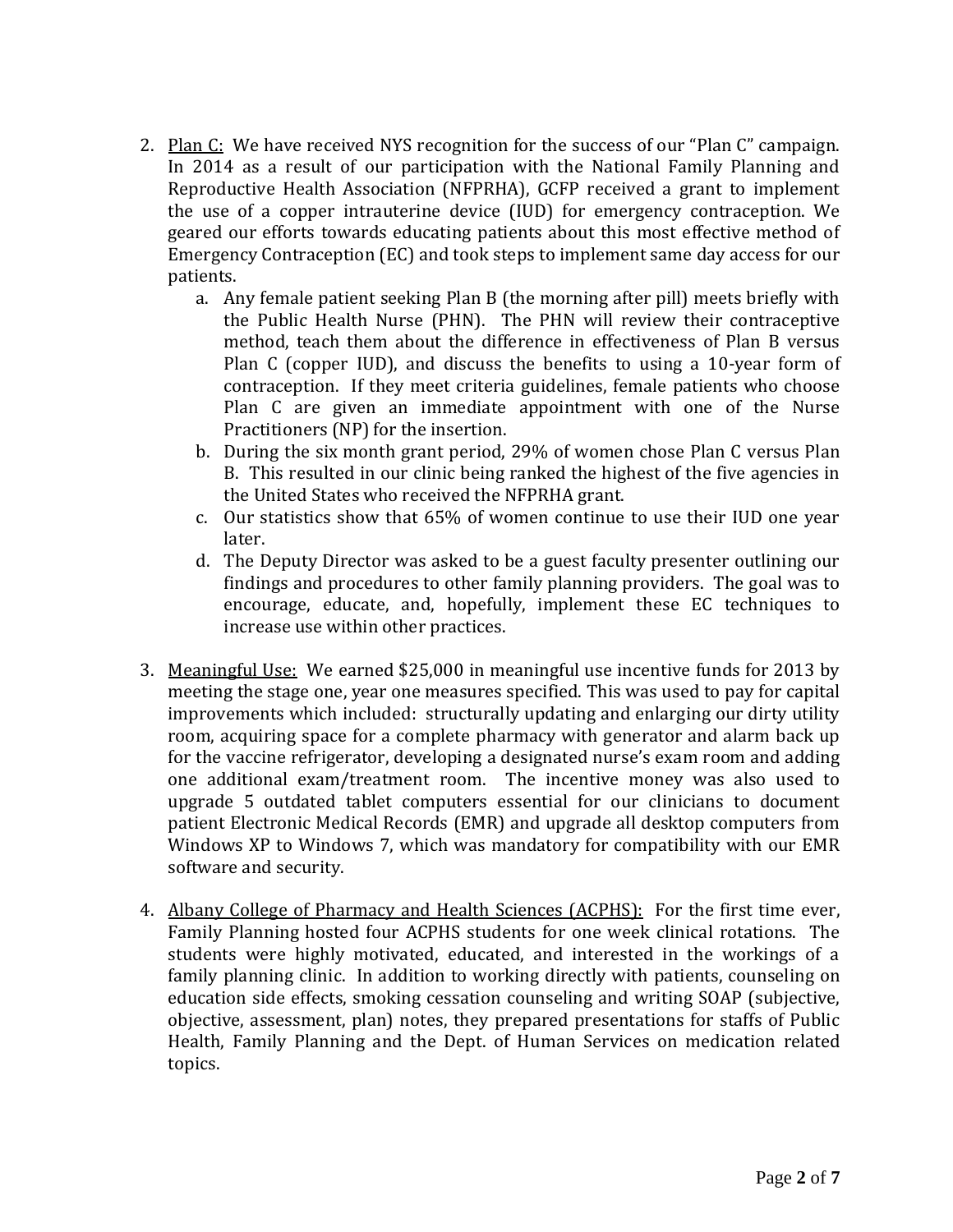- 5. Strategic Planning: In the spring of 2014, Family Planning and Public Health staff participated in a strategic planning process. During this process, it was identified that a public health Maternal Child Health (MCH) nurse could be cross trained to learn family planning and assist when we had staffing shortages. As a result of this cross training, the MCH nurse is available to cover when the GCFP PHN is not available; can meet prenatal patients in the clinic to assess their interest in home visits, and can be present in the clinic when the postpartum patients come in for their appointments. The presentation of a familiar face does much to ease patients' anxieties. An additional advantage for the MCH nurse is that when she sees postpartum women in their homes and discusses contraceptive options, she is fully versed in clinic operations and procedures.
- 6. Education & Outreach: Increased the total number of people reached from 2013 by 1000 due to additional health fairs visited, increased sessions with newly formed community-based collaborations and availability of the Health Educator during teen clinics to assist clients with visits and offer counseling. The clinic was promoted at all community events (as an extension of the public health department) to increase the knowledge of and accessibility to services, and to bring positive public relations to the department.

### **A review of our work to achieve the 2014 goals:**

1. **In order to increase our revenue, increase the number of insurance providers with contracts who participate with GCFP:**

*In 2014 we became credentialed with three additional insurance providers. Between that and the effects of the Affordable Care Act (ACA), our payer mix shifted with a slight increase in private insurance and Medicaid managed care clients. In 2014 our third party revenue increased by 26% over 2013.*

### 2. **Achieve meaningful use stage II:**

In 2014 we were in stage I, year two. To achieve meaningful use, the practice must *meet standards set by the Health Information Technology for Economic and Clinical Health (HITECH) Act and the practice must conduct an annual security review. The security review revealed new requirements that all copiers/printers must be encrypted. This implementation delayed the certification until March of 2015 for the*  last quarter of 2014, but we anticipate the full amount of \$25,500 will be received.

### 3. **Prepare and pass an anticipated 2014 program review by the Federal Governments Office of Population Affairs:**

*Family Planning and Public Health staff spent several months preparing for the day long inspection and prepared many items for review before the team arrived. On September 12th, the program was reviewed by a team comprised of one NYS and four federal program evaluators. The areas reviewed were clinical, fiscal, administrative and general overall operations. The reviewers were impressed with the revenue*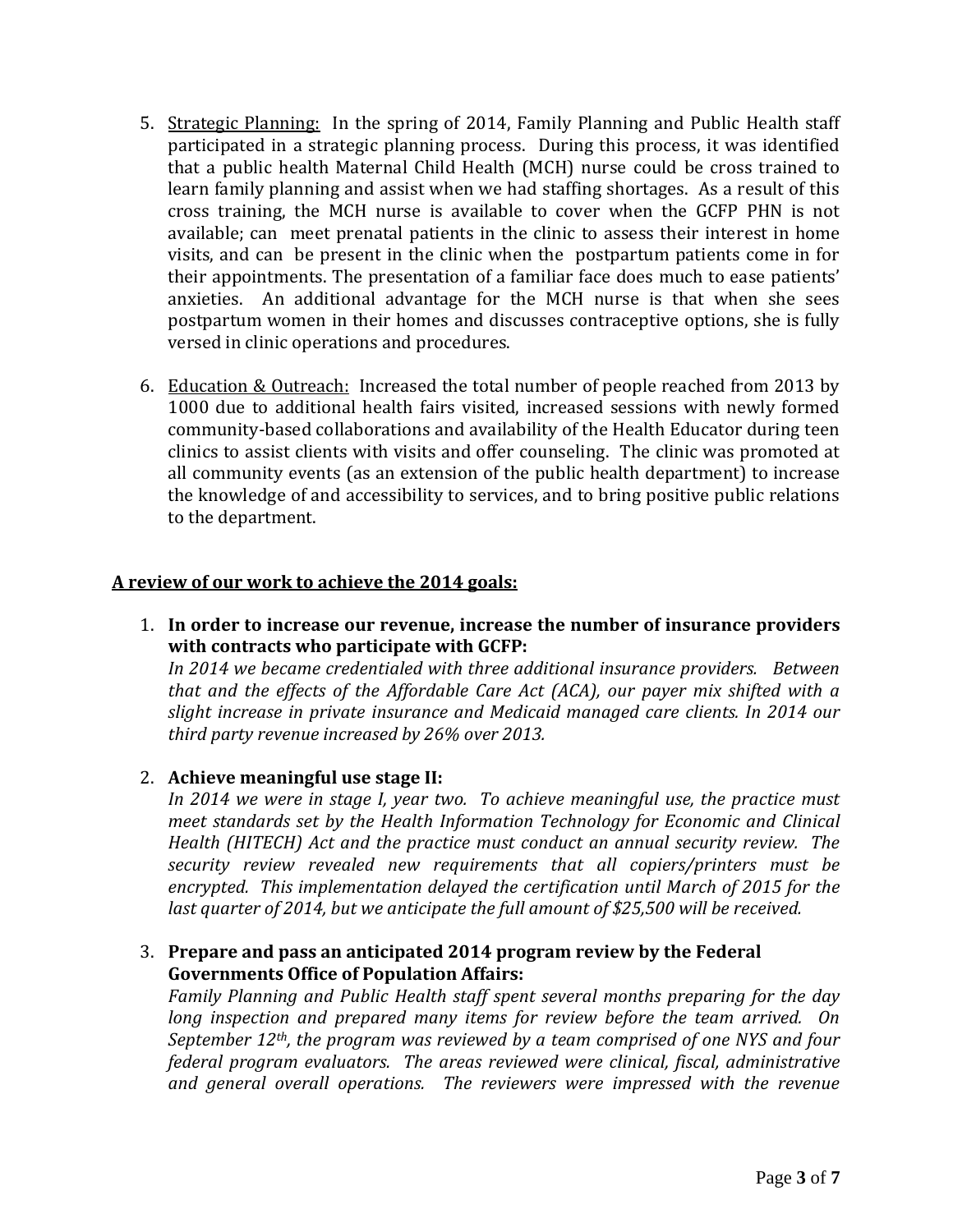*increases, the percent of women who use a highly effective birth control method, those participants using a LARC, and the friendly caring atmosphere within the clinic.*

- a. *Clinically there were no areas that required a plan of correction and we were praised for the comprehensive nature of the care provided and the robust quality assurance program.*
- b. The fiscal audit revealed we needed to: revise the financial form to include an *assessment of family income (vs. personal income, a federal statute), have a mechanism in place to verify the data collection and reporting to the federal agency was correct, and follow the federal grant guidelines to slide the co-pays for those that meet the guidelines. A plan of correction for each of these areas was accepted by the auditors.*
- c. *The administrative audit cited us for our community committees not having enough representation from our target populations. A plan of correction for this involves holding focus groups within each of four areas: a co-ed substance abuse recovery group, teen high school group, a predominantly African-American housing project apartment group, and a male residential substance abuse recovery group. The findings of these focus groups will be reported to the combined Educational Materials Advisory Committee and the Program Review committee. This plan of correction was accepted by the evaluators as well.*

#### 4. **Implement the newest Title X guidelines for practice which are anticipated to be released on June of 2014:**

*In April 2014, the Title X guidelines changed for the first time in 21 years. We have incorporated several of these new standards including: incorporating the question of the clients reproductive life plan into the electronic health record, removing the*  barrier of a complete exam to start contraception, and developing a plan for when a *client needs preconception counseling. A requirement to have formal linkages for primary care has not yet been met, and we continue to work towards fully incorporating all of the recommended changes.*

5. **Collaborate with the Greene County jail by offering free STD, HIV and Hepatitis C testing, as well as share our experience with medical billing and insurance sign ups where it is appropriate and desired by jail staff:**

*In September of 2014, an NP and PHN have made monthly to bi-monthly visits to the jail to screen inmates for STD's including Chlamydia, gonorrhea and syphilis, provide rapid HIV and Hepatitis C finger stick testing, and offer risk reduction education. Our certified application counselor has also been meeting with inmates to pre-enroll them into Medicaid so when they are released, or if they become hospitalized, they will have health insurance.*

6. **Have one of our staff become a Certified Application Counselor utilizing the insurance marketplace, allowing us to sign up uninsured patients for Medicaid:**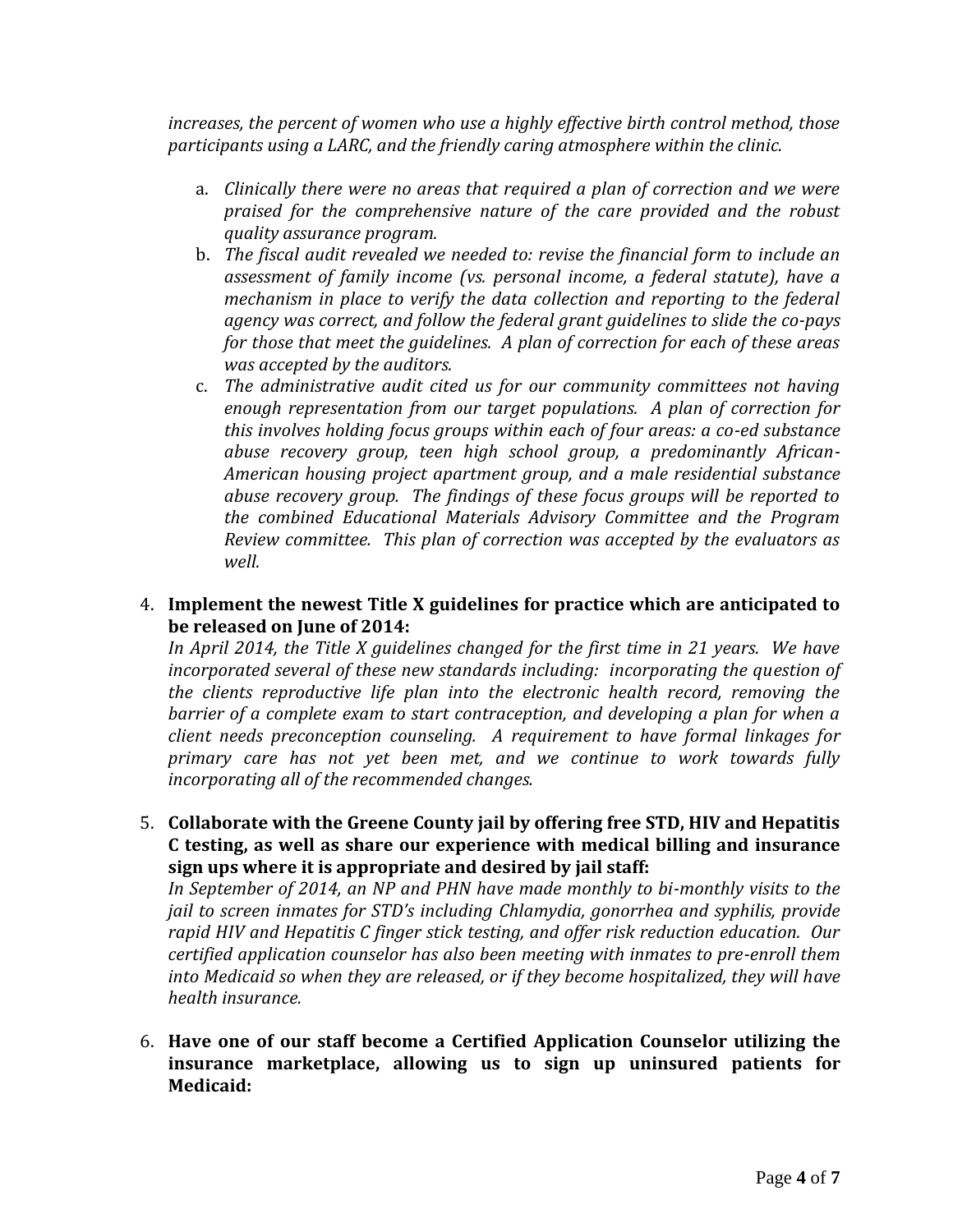In 2014, our principal senior family planning aide, whose job duties entail medical *billing and insurance applications, became a NYS certified application counselor. This has been a tremendous asset to our clinic and community. She regularly meets with uninsured clients and assists them with understanding the marketplace, presenting*  insurance options, and enrolling them in health insurance. With this change, we have *fewer clients who are full fee and private fee.*

7. **Continue to provide staff training, primarily by web based technology, to keep our staff abreast of current medical care, polices and best practices:** *In 2014 we held 19 in house/web based trainings, and staff attended 9 off site* 

*trainings.* 

- 8. **Expand the outreach and education provided by our Health Educator with the goal of increasing the number of clients seen in the clinic, and increasing the number of community educational sessions by the following:** 
	- a. **Organizing community forums in all county high schools in correlation with the Prevention Awareness Solutions (PAS) coalition:**

*Our Health Educator assisted the PAS coalition with community forums in Catskill and Greenville that increased awareness of the problem of heroin use and abuse in our community. The Deputy Director has been a speaker at the forums presenting the risks of STDs, HIV and Hepatitis C from IV drug use, and the risk reduction, screening, and treatment offered at the clinic.*

b. **Increasing the number of sessions at substance abuse recovery centers to include more information regarding healthy relationships (adolescent and adult), STDs and contraception:**

I*n 2014 our Health Educator provided 28 sessions reaching 130 people in a predominantly male residential facility, as well as attending co-ed mandated group therapy sessions.*

c. **Develop a teen focus location, either in schools or at our family planning clinic, to serve as an educational/counseling area, to initiate a peer mentoring program for our comprehensive health education program:**

*This goal was not achieved as the primary focus area; Columbia Greene Community College was not able to commit to the space for us and our partner agencies.* 

d. **Increasing the awareness of STDs within the African-American community through church affiliations and tabling events:** *Our Health Educator participated in 8 tabling events reaching close to 300 people. These were conducted at the local community college, a church fellowship day, a Lesbian/Gay/Bisexual/Transgender/Questioning (LGBTQ) People of Color national conference, a housing project's community awareness*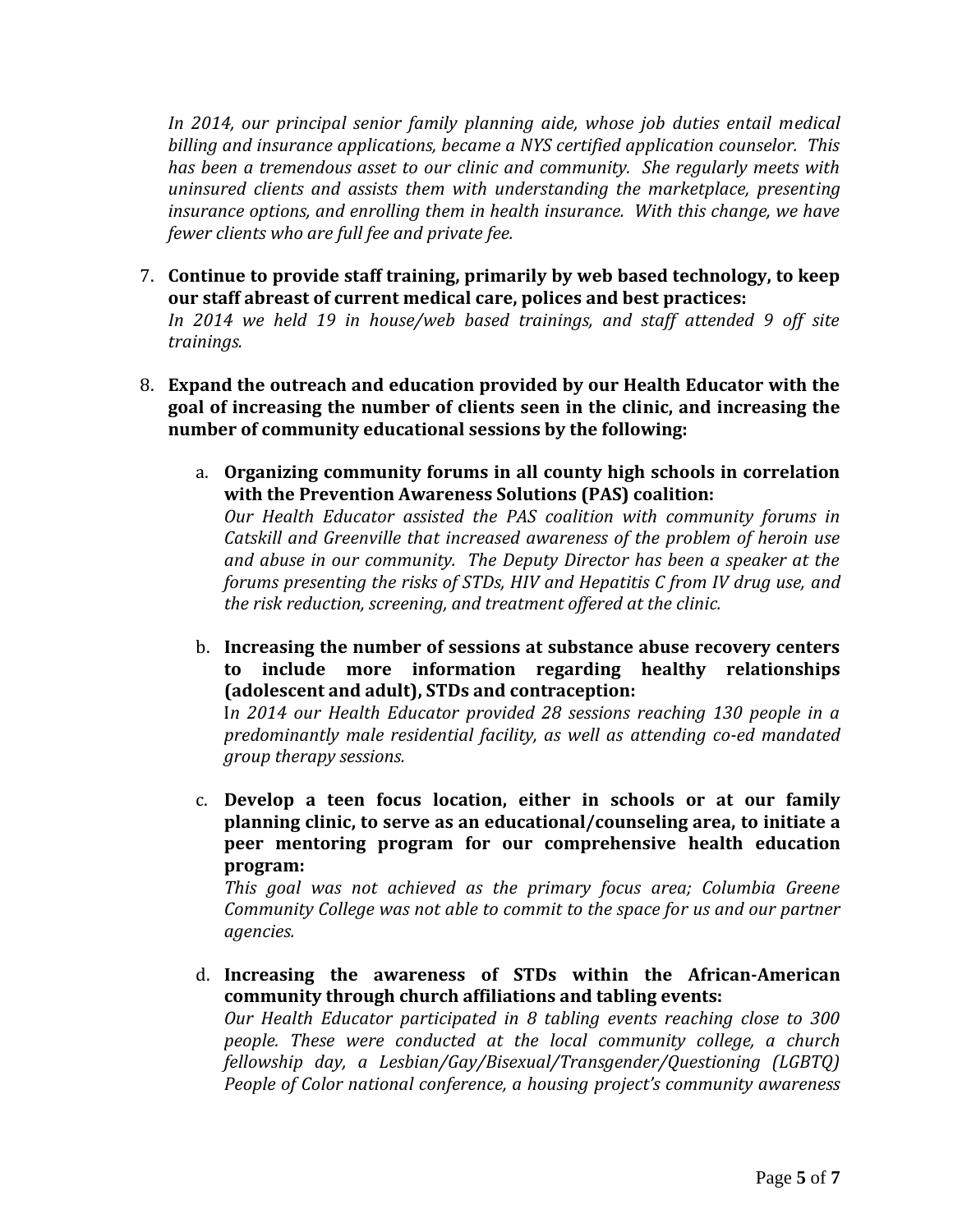*fair, and a women's cancer services project's Federally Qualified Health Center (FQHC) event.*

e. **Launch and monitor our Facebook page to help reach targeted populations:**

*In the spring of 2014, we hosted a SUNY Albany Public Health student to develop the Greene County Family Planning Facebook page. Prior to that, we had a Facebook page dedicated to our Plan C campaign. She did an excellent job synthesizing the services and creating the page. Our page can be viewed at: [www.facebook.com/mygcfp](http://www.facebook.com/mygcfp)*

## **Unmet goals/challenges of 2014:**

- 1. Reductions in New York State aid formula: our increase in third party revenue had the unfortunate impact of reducing the state aid based on the new formula initiated in 2014. Our state aid was reduced by \$83,567.00 from 2013 to 2014.
- 2. Higher rates of sexually transmitted infections including Chlamydia, gonorrhea and syphilis reported in 2014 versus 2013 for our clinic.
- 3. We were unable to obtain an agreement for primary care.
- 4. We were unable to receive the meaningful use incentive money in the year it was earned
- 5. Our Medical Director, Dr. Lawrence Perl, retired after over 35 years of service with our agency.

### G**oals for 2015**

- 1. Continue to maintain a high percent of women who use a LARC method with a goal to increase the rate of usage to 38%.
- 2. Maintain fiscal integrity by maximizing third party billing and keeping close track of our budget.
- 3. Continue to utilize cross coverage of staff for maximum efficiency.
- 4. Successfully apply for and procure the competitive Family Planning grant for 2016- 2020.
- 5. Participate with the Family Planning Center for Excellence to ensure that we are meeting the needs of our target population. This performance measure is the focus of the NYSDOH for 2015.
- 6. Work diligently towards a formal linkage agreement for primary care services.
- 7. Expand our education, outreach, and knowledge of the STD prevention services available at GCFP.
- 8. Launch the new Responsible Adolescent Peer Program (RAPP) initiative in the schools. This peer to peer mentoring program was written and developed by our Health Educator with help from a public health intern. The goal is to train peer educators/leaders to become ambassadors not only for GCFP, but for a collaborative